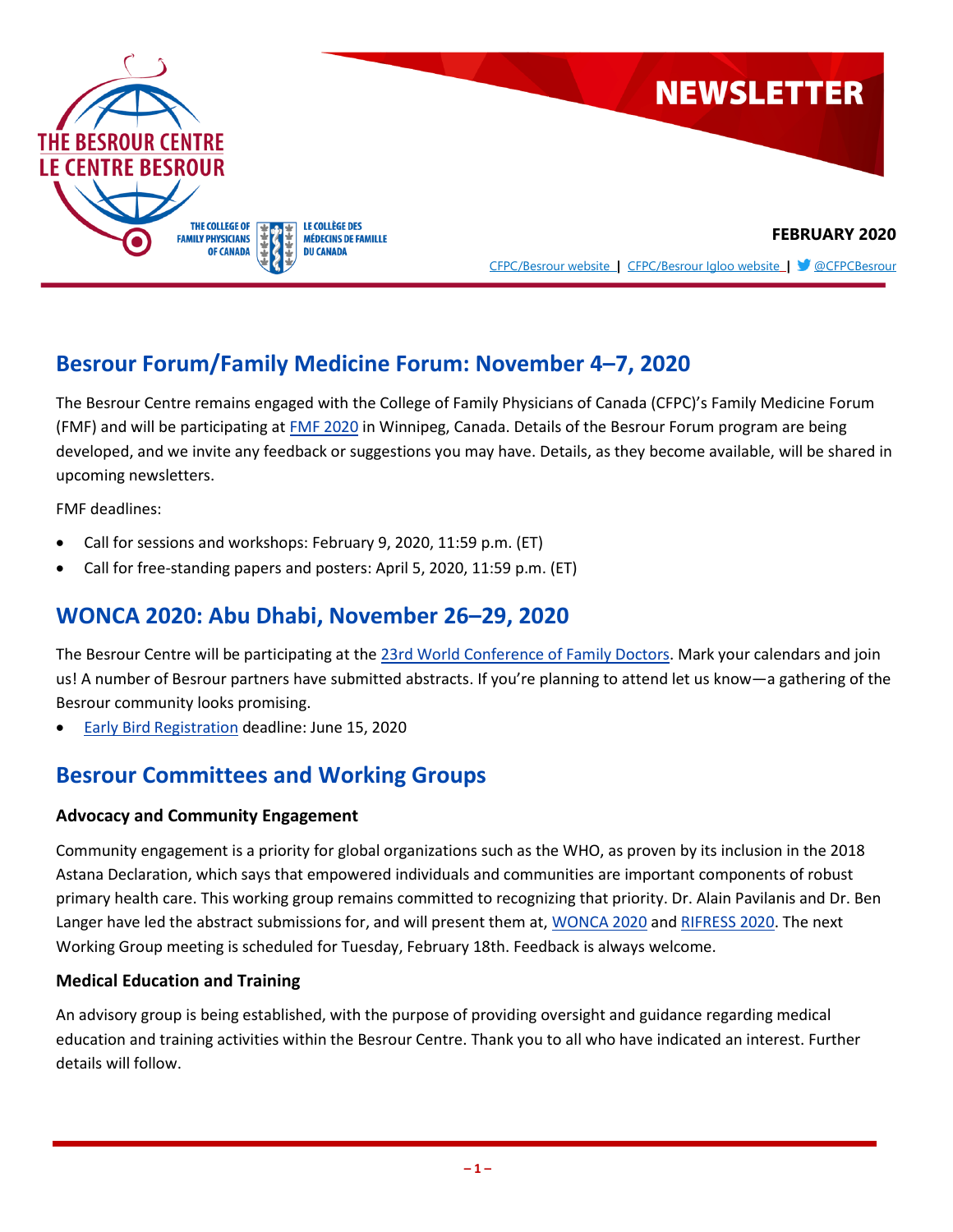The first official Besrour Café took place on Tuesday, January 28th, and was led by facilitators Dr. Francoise Guigne and Dr. Kenneth Yakubu. The first topic for discussion was "Approach to (skills needed for) Facilitating Residents' Learning." This was the first of a 12-month pilot project aimed at the faculty development of early- to mid-career family physicians in Africa.

#### **Research and Narratives**

Upcoming papers featured in *Canadian Family Physician* (*CFP*) in the coming months:

- The Besrour Papers: A series on the state of family medicine in Canada and Brazil
- o Telemedicine in the driver's seat: a new role for primary care access in Brazil and Canada (April 2020)
- o Comparative analysis of the quality of primary care between Canada and Brazil from the patient perspective (May 2020)

## **Besrour Centre/CFPC visit the United Arab Emirates and Kenya**

Dr. David Ponka (Director, Besrour Centre) and Dr. Ric Almond (Director, Accreditation), together with members of the Royal College of Physicians and Surgeons of Canada, visited Dubai at the end of January. This exploratory meeting with representatives from a number of organizations—including the Department of Health at SEHA (Abu Dabi), and others was to explore a collaboration on family medicine education strengthening. Details will be shared in the next newsletter.

## **The Besrour Centre Learner Group**

The Learner Group was developed to help connect interested Canadian and international family medicine residents and medical students with projects currently in progress. This will provide residents and students who are interested in strengthening family medicine around the world with the ability to engage with other like-minded individuals. If you are interested in taking a lead position, which will also be the representative on the Advisory Council, or being part of the working group, please contact [besrourcentre@cfpc.ca](mailto:besrourcentre@cfpc.ca).

## **The Besrour Centre Fellowship Program in Medical Education Research**

The Besrour Centre, through the generosity of Scotiabank and MD Financial, is offering a learning opportunity to its global network in the form of a fellowship program. These funds—part of a five-year partnership with the CFPC, Scotiabank, and MD Financial, and in collaboration with the Canadian Medical Association—are helping to advance primary care around the world. The Besrour Centre will be recruiting an enthusiastic early-career family physician who may be interested in this Medical Education Research Program.

## **Besrour Partner Profile**

Congratulations to Besrour colleague, Dr. Ichsan , Universitas Syiah Kuala (SKU), in Banda Aceh, Indonesia. Dr. Ichsan has co-authored [Healthcare providers' perception of the](https://bmjopen.bmj.com/content/9/12/e031484)  [referral system in maternal care facilities in Aceh, Indonesia: a cross-sectional study](https://bmjopen.bmj.com/content/9/12/e031484) published in the *British Medical Journal Open*. This is the result of joint research, which will provide a positive impact to the stakeholders and community.